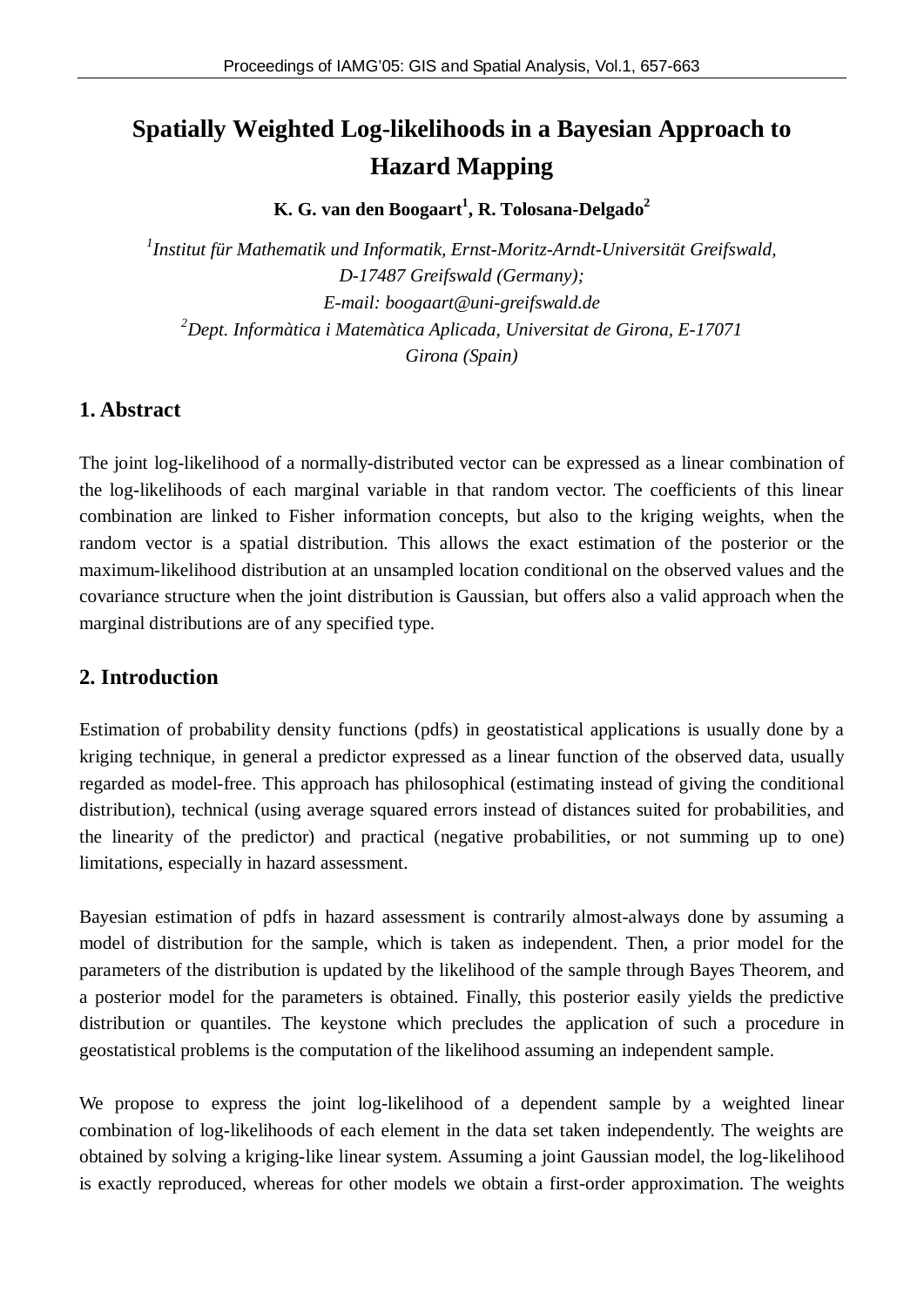are nevertheless not used in a kriging estimator but to obtain directly a probability density function, conditional on the prior knowledge, the observations and the assumed marginal model for the data set.

This preliminary approach always yields valid conditional distributions, which do not present negative probabilities or order-relation violations. Furthermore, the calculated conditional pdf is an approximation and not only an estimation, as in indicator or disjunctive kriging. However, we still lack an assessment on the goodness of this (first-order) approximation, a rigorous treatment for general models, and algorithms to estimate the necessary conditional metric covariances.

# **3. A Closer Look to the Problem**

We are considering the geostatistical prediction of probabilities at unobserved points from observed observations at different locations. This estimation of conditional probabilities is classically treated by indicator kriging or disjunctive kriging. However both approaches have the problem: they can yield negative or inconsistent probabilities. This can not be solved in a linear framework and is in our opinion mainly due to the dishonouring of the geometry of probabilities, where 0.2 is much more similar to 0.1 than  $10^{-5}$  to  $10^{-10}$ , and especially than 0.01 to 0 or much worse to -0.09. The whole approach of using mean squared errors for probabilities ignores that a zero probability is a very radical assertion when quantifying hazard. This problem is very similar to the discussion on the geometry in the simplex (Aitchison, 1986) since a probability can be seen as an element in a simplex of two parts.

There might be situations where such a relative reasoning is regarded as inadequate (e.g., integrated probabilities—like the probability of exceeding a small threshold over a block—, or the proportion of blocks sent to the mill) or as unimportant when only small estimation variation is involved. However when trying to estimate a *consistent* conditional probability distribution (taking care of constraints and reasonable extreme probabilities), this log-like scale is the first step towards a new approach.

The following idea in that line might be: let us transform the probability to log-odds and do kriging on them. However, trying to implement it, immediately reveals a second theoretical misconception in the indicator approach for probabilities. The idea of indicators is to interpolate a 0-1 field and not to estimate a conditional probability. And this is exactly why it works so well for ore block approach mentioned above, where we ask for an expected portion of good ore. Conditional probabilities do not have a true value independent of observation. The conditional probability changes with every new observation. This is really different from the classical interpolation problem of kriging, where the value at the unobserved location stays the same regardless what we observe. If we had the full multivariate distributional model expressed by a joint density  $f(Z(x_0), Z(x_1),..., Z(x_n))$  we could calculate the conditional distribution by the total probability law:

$$
f(Z(x_0) | Z(x_1),..., Z(x_n)) = \frac{f(Z(x_0), Z(x_1),..., Z(x_n))}{\int f(Z(x_0), Z(x_1),..., Z(x_n)) dZ(x_0)}
$$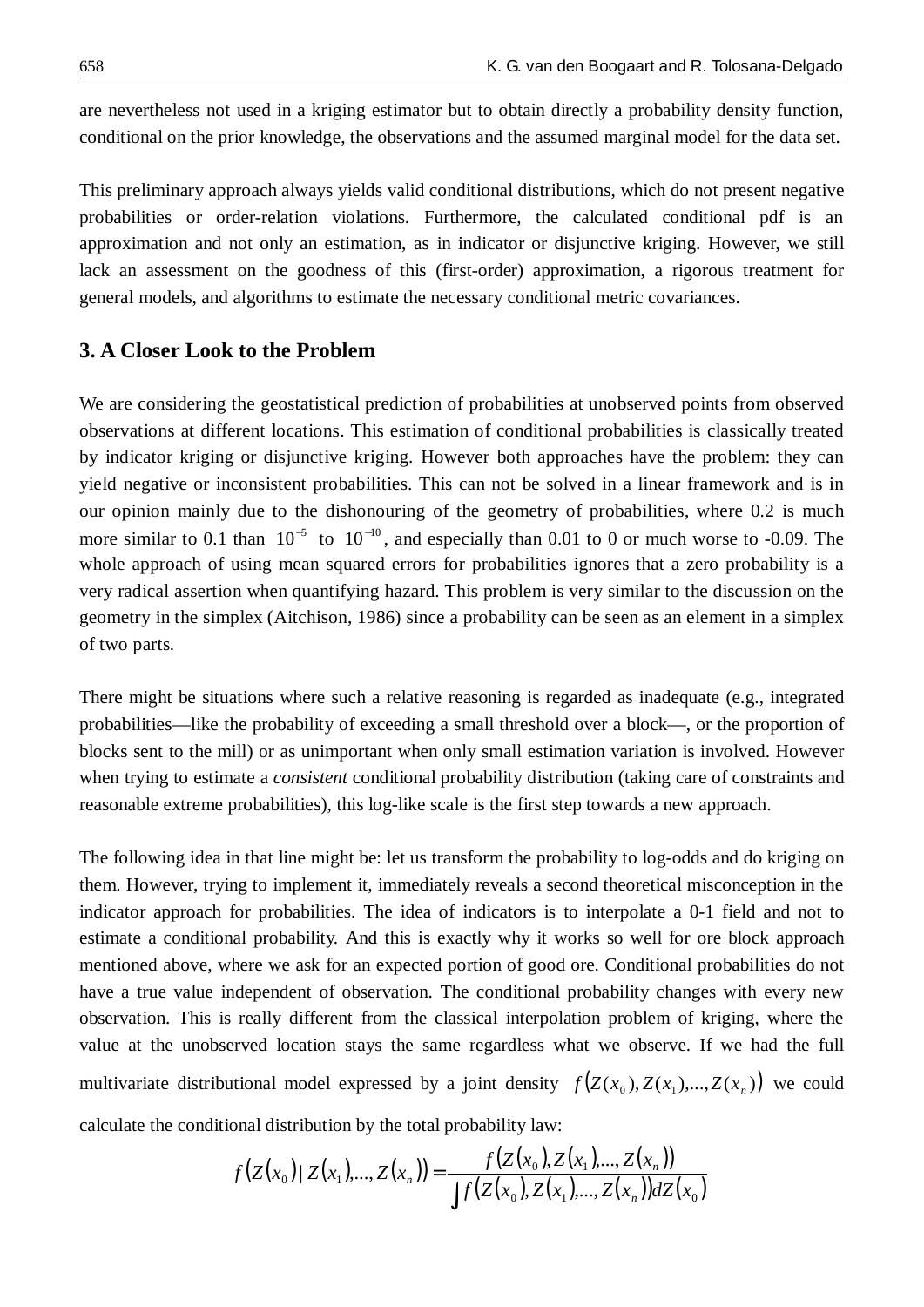Here conditional probabilities are calculated rather then estimated. However it is practically impossible to estimate the whole joint probability from a set of observations at some locations, when the joint probability distribution is unknown. In this case, the choice of a model of distribution is unavoidable. Note that Bayesian-Maximum Entropy methods (Christakos, 1990) select the joint distribution with highest Entropy among those satisfying some constraints. Our approach will be to simply choose bivariate models and combine them in an adequate way.

# **4. Bayes Updates and Log Likelihoods**

The general idea of disjunctive kriging is to reduce the knowledge needed to give an optimal predictor to bivariate distributions by restricting the class of allowable estimators to sums of functions depending on one of the observations only. For the calculation of conditional distributions this seems straightforward by the Bayesian theorem (Leonard and Hsu, 1999):

$$
f(Z(x_0)|Z(x_1)=z_1,...,Z(x_n)=z_n)=\frac{f_0(Z(x_0))\prod_{i=1}^n f_i(Z(x_i)|Z(x_0))}{\int f_0(Z(x_0))\prod_{i=1}^n f_i(Z(x_i)|Z(x_0))dx_0}
$$

*n*

Taking logs and removing the closing constant this reads in terms of loglikelihoods

$$
l(Z(x_0))|Z(x_1) = z_1, ..., Z(x_n) = z_n) = l_0(Z(x_0)) + \sum_{i=1}^n l_i(Z(x_i))|Z(x_0)| + c
$$

showing a linear structure. However this is only valid, when the  $Z(x_1)$ ,..., $Z(x_n)$  are independent conditional to  $Z(x_1)$ . If not the sequential updating procedure becomes much more complicated with dependent observations:

$$
f(Z(x_0))|Z(x_1) = z_1,..., Z(x_n) = z_n) = \frac{f_0(Z(x_0))\prod_{i=1}^n f_i(Z(x_i))| Z(x_0),..., Z(x_{i-1}))}{\int f_0(Z(x_0))\prod_{i=1}^n f_i(Z(x_i))| Z(x_0),..., Z(x_{i-1}))dx_0}
$$

and needs again the whole joint distribution encoded in conditionals. Taking logs reveals the difference:

$$
l(Z(x_0))|Z(x_1) = z_1, ..., Z(x_n) = z_n) = l_0(Z(x_0)) + \sum_{i=1}^n l_i(Z(x_i))|Z(x_0), ..., Z(x_{i-1})) + c
$$

It is still a linear combination of information in the log likelihoods, but each likelihood depend on the whole set of observations (thus there must be a removal of repeated information, e.g. if  $Z(x_3)$  is independent of  $Z(x_0)$  conditionally on  $Z(x_2)$ , then  $l_i(Z(x_3) | Z(x_0),..., Z(x_2))$  is constant seen as a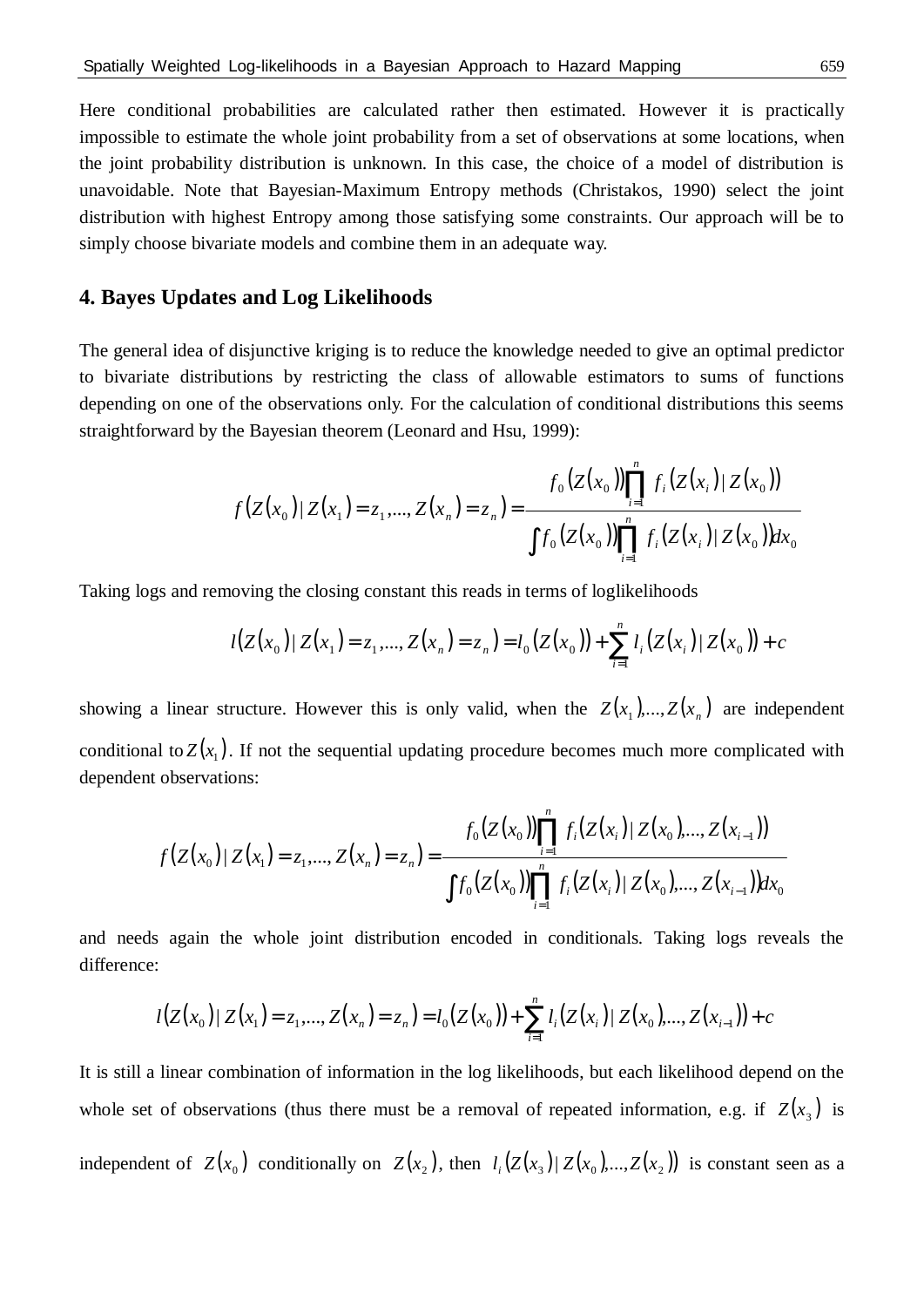function of  $Z(x_0)$  and does not change anything). In kriging, a similar effect is known as screening.

Our suggestion is to replace  $l_i(Z(x_i)|Z(x_0),...,Z(x_{i-1}))$  with  $l_i(Z(x_i)|Z(x_0))$ , but to remove the redundant information as simply as possible, using only a minimum of information on the joint probability law. We expect that a linear unbiased approach would only need information on the *covariance of likelihoods*, and would successfully remove the repeated information about the mean. Therefore, we look for a set of weights  $\lambda_{ii}$  such that the following expression is approximate in some sense:

$$
l(Z(x_i)) | Z(x_0) = z_1, ..., Z(x_{i-1}) = z_{i-1}) \approx \sum_{j=1}^n \lambda_{ij} l_j (Z(x_j)) | Z(x_0) + c_i
$$

Here each  $\lambda_i$  can be seen as a full tensor operator, as a diagonal operator or as a scalar. In this paper, we consider only the last option, thus  $\lambda_{ii} \in \Re$ . Whatever procedure we finally use to estimate  $\lambda_{ii}$ , we will end with a simpler form of an estimated or approximated version  $\hat{l}(Z(x_0)|Z(x_1)=z_1,...,Z(x_n)=z_n)$  of  $l(Z(x_0)|Z(x_1)=z_1,...,Z(x_n)=z_n)$ , in the form of a weighted sum of univariate likelihoods.

$$
\hat{l}(Z(x_0)|Z(x_1)=z_1,...,Z(x_n)=z_n)=l_0(Z(x_0))+\sum_{i=1}^n \lambda_i l_i(Z(x_i)|Z(x_0))+c
$$

for some new weights  $\lambda_i$ .

#### **5. Finding Weights for the Joint Loglikelihood**

A first consideration to find the optimal weights is that  $l(Z(x_0) | Z(x_1) = z_1, ..., Z(x_n) = z_n)$  can not be predicted from the other likelihoods, since otherwise it would be possible to use that information to get a better update. In a linear framework we can only consider linear dependency, which is expressed by correlation. Thus the weights should make the  $\hat{l}(Z(x_0) | Z(x_1) = z_1, ..., Z(x_n) = z_n)$  pairwise uncorrelated. Since our loglikelihoods are functions and we are restricted to scalar weights, we need a scalar measure of correlation. This can be given by a metric covariance in a Hilbert space of the loglikelihoods. We propose to use  $L^2(\mu)$  for some  $\mu$  with the scalar product

$$
(f,g) = \int_{\Re} f(z)g(z)d\mu(z) \qquad , \qquad \text{which} \qquad \text{means} \qquad \text{that} \qquad \text{the} \qquad \text{metric} \qquad \text{covariance}
$$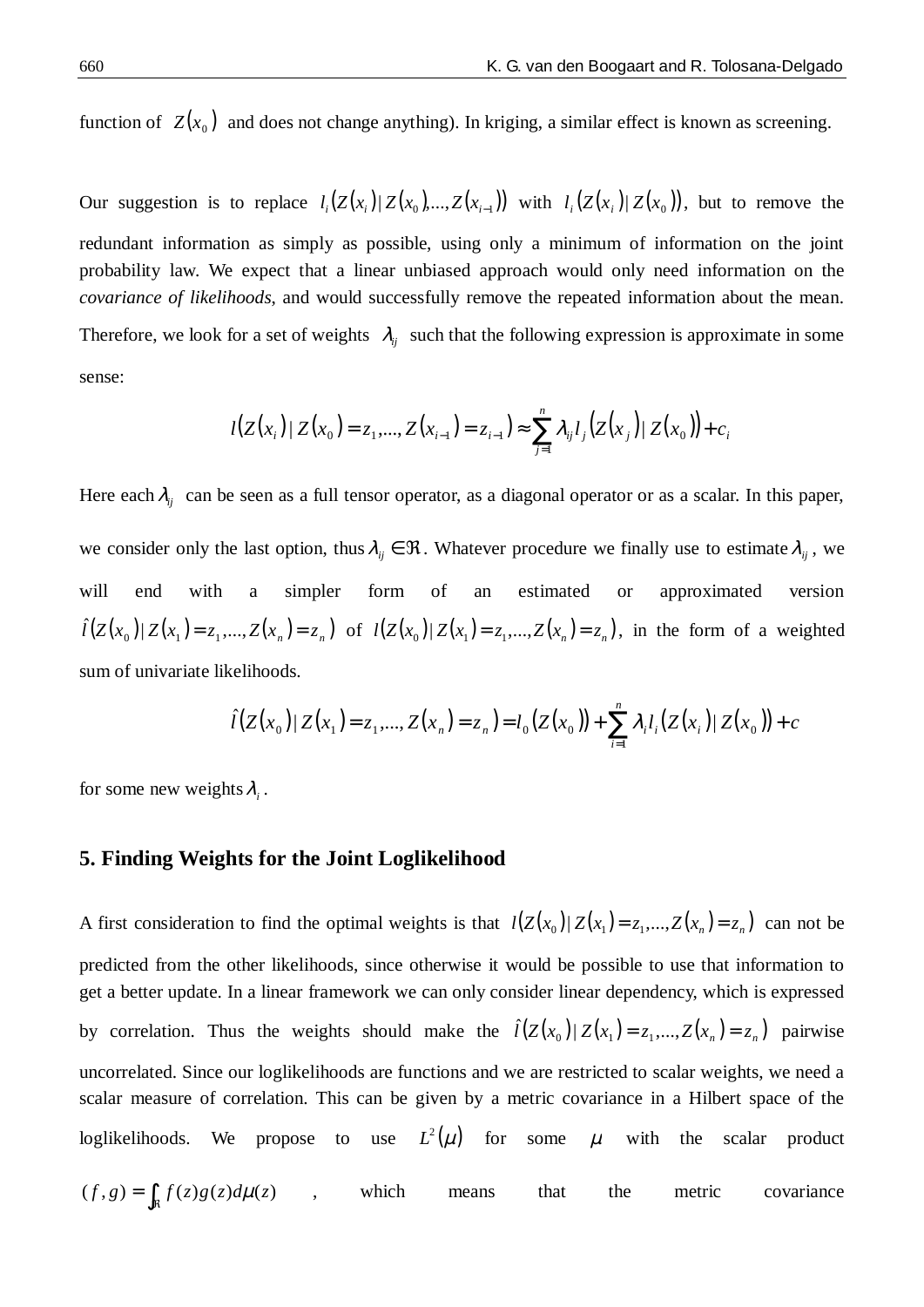$cov(f, g) = E[(f - E[f], g - E[g])]$  will be the average covariance over all values of z with respect to some measure  $\mu$ . A good choice for  $\mu$  could be the marginal distribution of z.. The important object here is the expected conditional metric covariance of the likelihoods:

$$
k_{ij} = E\left[\left(\frac{I(Z(x_i))}{Z(x_0)}\right) - E\left[\frac{I(Z(x_i))}{Z(x_0)}\right]Z(x_0)\right]I\left(Z(x_j)|Z(x_0)\right) - E\left[\frac{I(Z(x_j))}{Z(x_0)}\right]Z(x_0)\right]\right]
$$

This last definition is – for any fixed choice of the likelihood – consistent with the likelihood principle (Leonard and Hsu 1999, Robert 1996) and independent of the measure underlying the likelihood. To remove redundancy we use a simple idea now: Estimate the mean of the loglikehoods as good as possible and then multiply the means to get an as good as possible estimate of the sum, which exploits the information optimally and thus avoids double use of redundant information. An optimal weighting scheme for the mean is given by the inverse of the covariance matrix and thus from generalised least

squares the weights  $\lambda$  would be given by  $\mathbf{K}\lambda = \alpha \mathbf{1}$  for some  $\alpha$ , where  $\mathbf{1} = (11...1)^t$  denotes a

vector containing ones only. Now a curious property of likehoods is that more variance means more information and thus the mean should honor things with big variances proportional to it:  $K\lambda \sim \alpha S1$ . Furthermore we should multiply with some constant afterwards, because we are not really interested in the mean, but in a sum. Looking at the special case of uncorrelated likelihoods, we see that  $\alpha = 1$ would be a good choice resulting in a formula  $\lambda = K^{-1}S1$ . This can be interpreted in as following: More covariance means more *joint* information. And this redundant information means less information in total and thus down weighting. On the other hand: More direct variance means more information and this exactly counteracts to the down weighting. The **1** means taking a sum.

Clearly this motivation is extremly simplistic and more theory is needed here. However these more advanced arguments need deep considerations on Fisher information theory to quantify the virtual and the true information in likelihoods and a more developed theory of the connection of the likelihood spaces to these information concepts. These arguments are not fully developed yet and would clearly exceed the scope of this extended abstract. We leave it to a research paper to be published later. However the results of the simplistic idea work well in simple test cases as shown in the next section.

#### **6. Comparision with Simple Kriging**

In the situation of simple kriging (Cressie, 1993) with a Gaussian random field the conditional distribution can be computed directly from the conditional expectation and the conditional variance. It can be shown that the approximate solution given in section 3 gives the same result as the exact solution in this case. The calculation goes as follows:

With a multivariate normal model:

$$
\begin{pmatrix} x_0 \\ \mathbf{x} \end{pmatrix} \sim N \begin{pmatrix} 0, & \mathbf{c}^t \\ \mathbf{c} & \mathbf{C} \end{pmatrix}
$$

and  $\mathbf{F} = (f_{ij})_{ij} = \mathbf{C} - \mathbf{c}\mathbf{c}^t$ ,  $\mathbf{c} = (c_i)$ ,  $\mathbf{C} = (c_{ij})_{ij}$  the conditional distributions for the vector  $\mathbf{x} = (x_i)$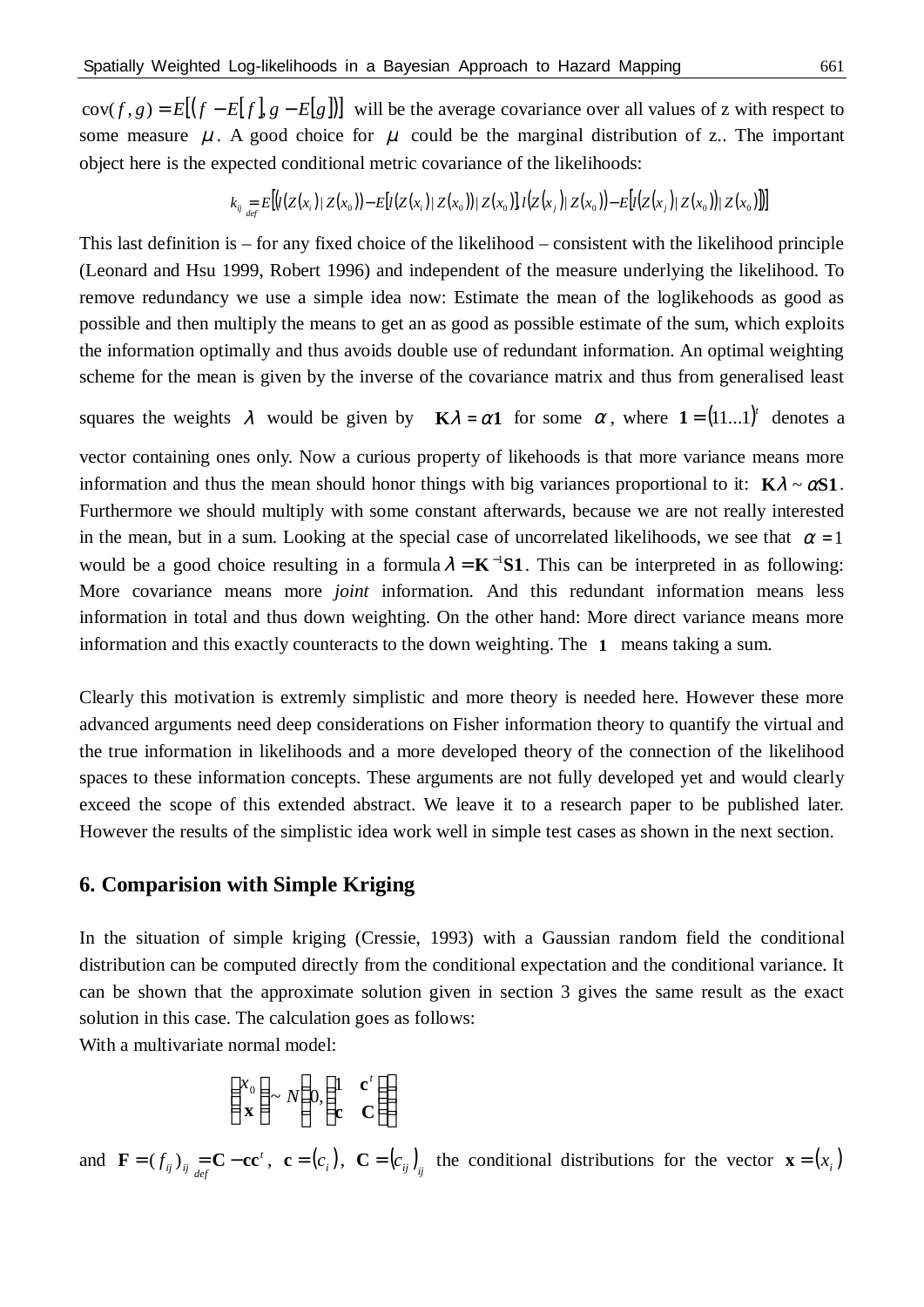and individual  $x_i$  are given by (Cressie 1993, p. 110)

$$
P(\mathbf{x} \mid x_0) = N(\mathbf{c}x_0, \mathbf{F})
$$
  

$$
P(x_i \mid x_0) = N(c_i x_0, f_{ii} = c_{ii} - c_i c_i)
$$

Therefore the individual loglikelihoods have the form:

$$
l_i(x_i \mid x_0) =_a (x_i - \frac{1}{2}c_i x_0) f_{ii}^{-1} c_i x_0 + const
$$

where the small *a* at the equal means equal up to an additive constant. The joint loglikelihood has the form

$$
l(\mathbf{x}_{i} \mid x_{0}) =_{a} (\mathbf{x} - \frac{1}{2}\mathbf{c}x_{0})\mathbf{F}^{-1}\mathbf{c}x_{0} + const
$$

Using the linear equality

$$
l(\mathbf{x} \mid x_0) = \sum_{i=1}^{n} \lambda_i l_i(x_i \mid x_0) + const
$$

we can see by comparison of coefficients (and using the notation)  $\mathbf{B} = (\delta_{ij} f_{ii}^{-1} c_i)_{ij}$ , the weights are given by the equation

$$
\mathbf{B}\lambda = \mathbf{F}^{-1}\mathbf{c}
$$

On the other hand the conditional metric covariation is given by

$$
k_{ij} = c_i f_{ii}^{-1} f_{ij} f_{jj}^{-1} c_j
$$

And thus  $\mathbf{K} = \mathbf{BFB}$  and  $\mathbf{S} = (\delta_{ij} c_i^2 f_{ii}^{-1})_{ij}$  we can check whether the weights are equal in both

approaches by checking the equation  $\mathbf{B}\lambda = \mathbf{F}^{-1}\mathbf{c}$  for  $\lambda = \mathbf{C}^{-1}\mathbf{S}\mathbf{1}$ . We get:  $\mathbf{B}\mathbf{K}^{-1}\mathbf{S}\mathbf{1} = \mathbf{F}^{-1}\mathbf{c}$  $\Leftrightarrow \mathbf{B} \mathbf{B}^{-1} \mathbf{F}^{-1} \mathbf{B}^{-1} \mathbf{S} \mathbf{1} = \mathbf{F}^{-1} \mathbf{c} \Leftrightarrow \mathbf{B}^{-1} \mathbf{S} \mathbf{1} = \mathbf{c} \Leftrightarrow f_{ii} c_i^{-1} c_i^2 f_i^{-1} = c_i \Leftrightarrow c_i = c_i$ 

And thus the approximate likelihood approach yields the same result as the exact solution. The results in the likelihood approach do not change when data is transformed and thus it will yield the exact solution in any transformed Gaussian, i.e. trans-Gaussian (Cressie 1993, p.137) field too. However the whole construction did not rely on a Gaussian assumption, just like kriging does not rely on the Gaussian assumption. Clearly with non-(trans)-Gaussian fields the approximation of the conditional likelihoods will not be perfect anymore and we will lose something, as we lose optimality when kriging is based on second order arguments only and not on a Gaussian assumption.

# **7. Conclusions**

We present a first approximation to the calculation of probability distributions at unsampled locations conditional on observed data by using linear combinations of log-likelihoods of the observations